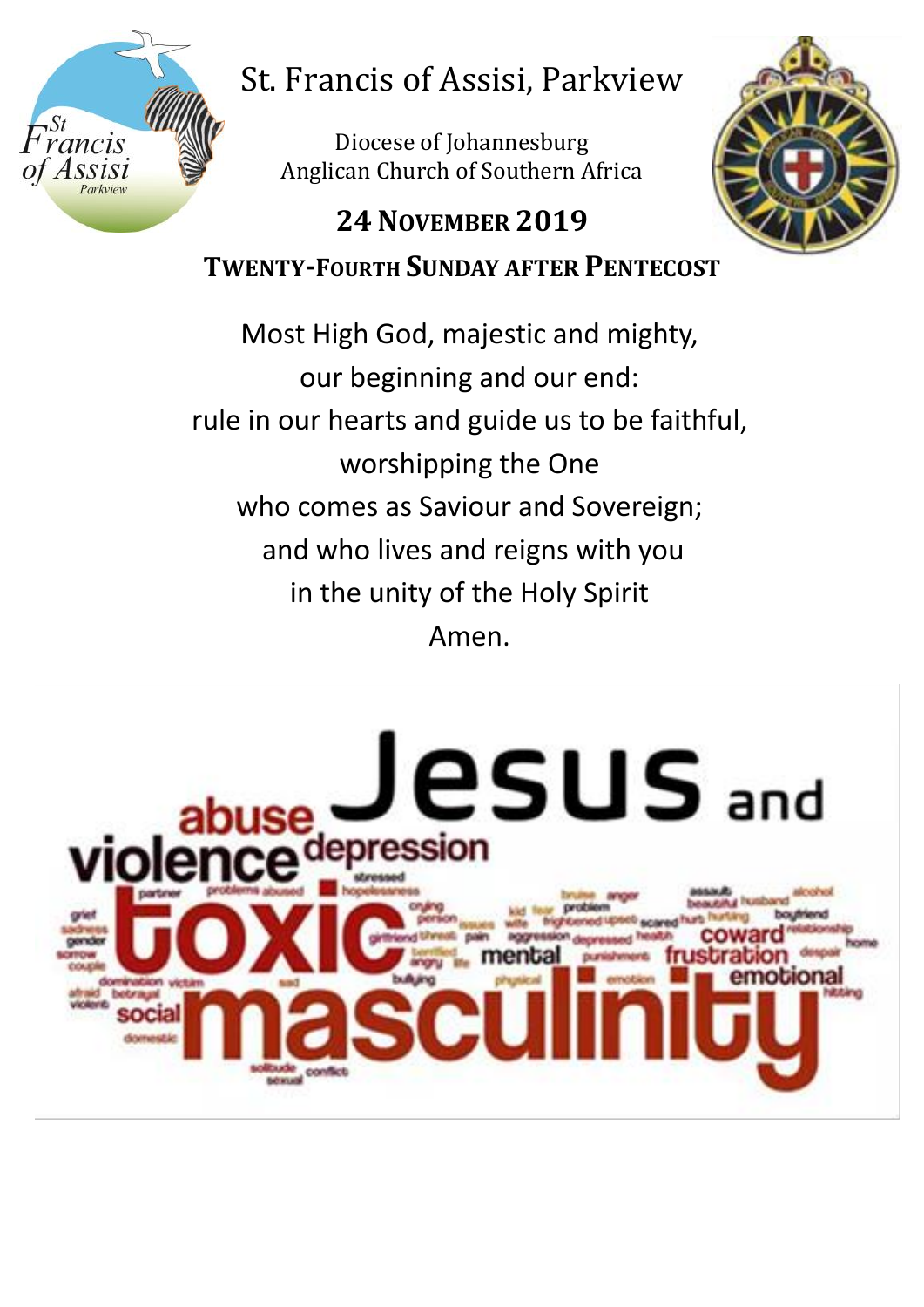#### **PRAYER FOR THE CHURCH**

We pray for the Church in the Falkland Islands and the **Rt Revd Timothy Thornton** - Bishop to the Forces and the Falkland Islands. We pray for **Steve, our Bishop** and for our Diocese; for **Thabo, our Metropolitan** and the Anglican Church of Southern Africa and for **Justin of Canterbury** and the Anglican Communion.

#### **PRAYER FOR THE WORLD**

Lord our Maker, we bring before you all who are linked in abusive relationships of any kind. We pray for those who abuse or oppress others that they may be released from their compulsion to hurt or victimise; and for those who are their victims for healing and courage. We pray for both abuser and oppressed that they may learn to know your love. Amen

#### **WE PRAY FOR THE OFFICERS AND STAFF OF PARKVIEW POLICE STATION**

Give them strength and courage to do their work with dignity and integrity. Keep them safe, protect their families, and give them that peace which passes all understanding.

#### **PRAYERS FOR PARISHIONERS**

**Birthdays: Sunday 24:** Colleen Gordon; Michael Vermooten, Ryan Mackay **Monday 25:** Hilary Carman, Juliet Bromfield, Margaret Lancaster **Tuesday 26**: Jamie-Lee Bremmer **Thursday 28:** Alexandra Tucker, Malcolm Pipe, Cameron Fermin, **Friday 29**: Diketso Mufamadi, Zimkhitha Mkhonza, Derek Pryor, Reuben Pienaar **Saturday 30:** Caelen Buchanan, Nicholas Whittaker, Caley May

**Families to be prayed for this week:** Doris, Peter, Katlego, Lebo, Tshwarelo SETSHEDI; Di SHARP; Alicia, Tony, Effie, Alexander, Elizabeth and Gift SIYASIYA; Roshanne and Caehle SMITH; Doris SMITH; John and Anita SPEEDY

**Prayers for those in need of prayer:** Jillian Carman and family, Michael Cruz; Stephen Botha; Rene du Toit; Maria Frahm-Arp; Marilyn Gianadda; Dennis Goddard and the Goddard family; Jason and Wendy Groenewaldt; Tony Hind; June Impey; Alan King; Judith Kinnaird; the Mgeyane family; Eunice Mhlanga; Hilary Mudau; Thabani Mudau; Wendy Price; John Ridler; Alicia Siyasiya and family; Phillip Zwambila and for **those who have long-term needs:** Pat Cawthorn; Jeffery Gavin; Geraldine Matlhare; Elzett Mufamadi; Thandazo Ndlovu; Tsungi, Byron Spratt; Dudley Spratt **Year's Mind**: Norma Slaney; Michael Townsend; Ted Germond; Keith Campbell Boon

## **SERVICES OF THE CHURCH**

| <b>SUNDAY EUCHARISTS</b> |  |
|--------------------------|--|
|--------------------------|--|

7:30 AM AND 9:30 AM

#### **EUCHARISTS IN THE WEEK**

Wednesdays @ 9:30 am Fridays @ 7:00 am 1

 $1<sup>st</sup>$  & 4<sup>th</sup> Tuesdays @ 5:30 pm

#### **READINGS FOR TODAY:**

Jeremiah 23:1-6 Psalm: Song of Zechariah APB 46 Colossians 1:11-20 Luke 23:33-43

#### **HYMNS FOR 7:30**

| Introit     |     | 355   (ii) Father all-loving, thou rulest in majesty |
|-------------|-----|------------------------------------------------------|
| Gradual     |     | 126 The King of love my Shepherd is                  |
| Offertory   |     | 175   Ye that know the Lord is gracious (Tune 262)   |
| Recessional | 199 | Immortal, invisible, God only wise                   |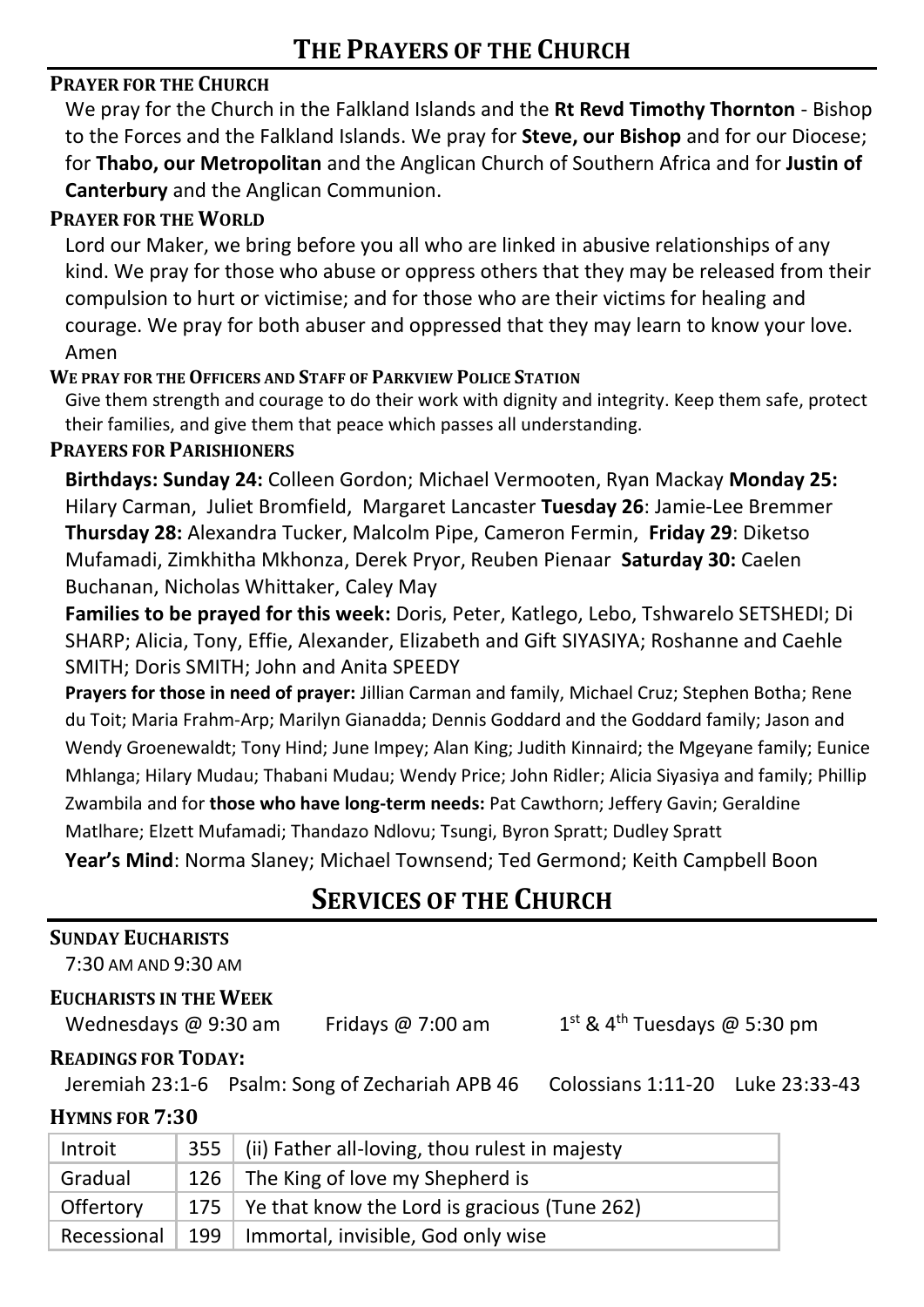#### **MOVEMENTS**

- **Fabian** is on leave for the month of December
- **Next Sunday is the last Children's church session** for the year
- **Friday Youth** ends with an **End of Year Supper** on **Friday the 29th**
- **Revd Diana** is away from Nov 24 to 28

### **THE 25-FAMILY APPEAL: WE NEED 10 MORE DG PLEDGES**

We have had a wonderful response to the 25-Family Appeal, with **15 families** joining DG for the first time.

If you are not yet a Dedicated Giver please would you consider joining them as we need 10 more families to reach our goal. DG Forms are available at the back of the church or from the Office.

# 24 NOV TO 10 DEC

Sunday 24 Nov

**Launch of the St Francis Men's Pledge** Monday 2 Dec, 6:30 pm **Is God Male? And related questions** Slight supper and discussion at the home of Cally Tuckey 10 Congo Rd, Emmarentia

Sunday 1 Dec, at both services

#### **Walking in Other's Shoes**

Sunday 8 Dec, at both services The Men of ST Francis make their Pledge



# Advent 2019

## What was, What is and What is to Come?

Advent Quiet Morning Saturday 30 November 8.30-11.00 Advent Discussions, Coffee & Muffin Wednesday Morning 6:30 - 7:30

December 4,11,18 Advent Market Sunday 1 December, following both services

## Sundays in Advent

 $1 \text{D}_{\text{ec}}$  "What was?"  $7.30 \text{ and } 9.30$ 

 $8$  Dec "What was and What is?"  $7.30$  and  $9.30$ 

 $15\,\text{Dec}$  "What was, What is and What is to Come?" 8.30 - combined

 $22$  Dec "What is to come?"  $8.30$  – combined